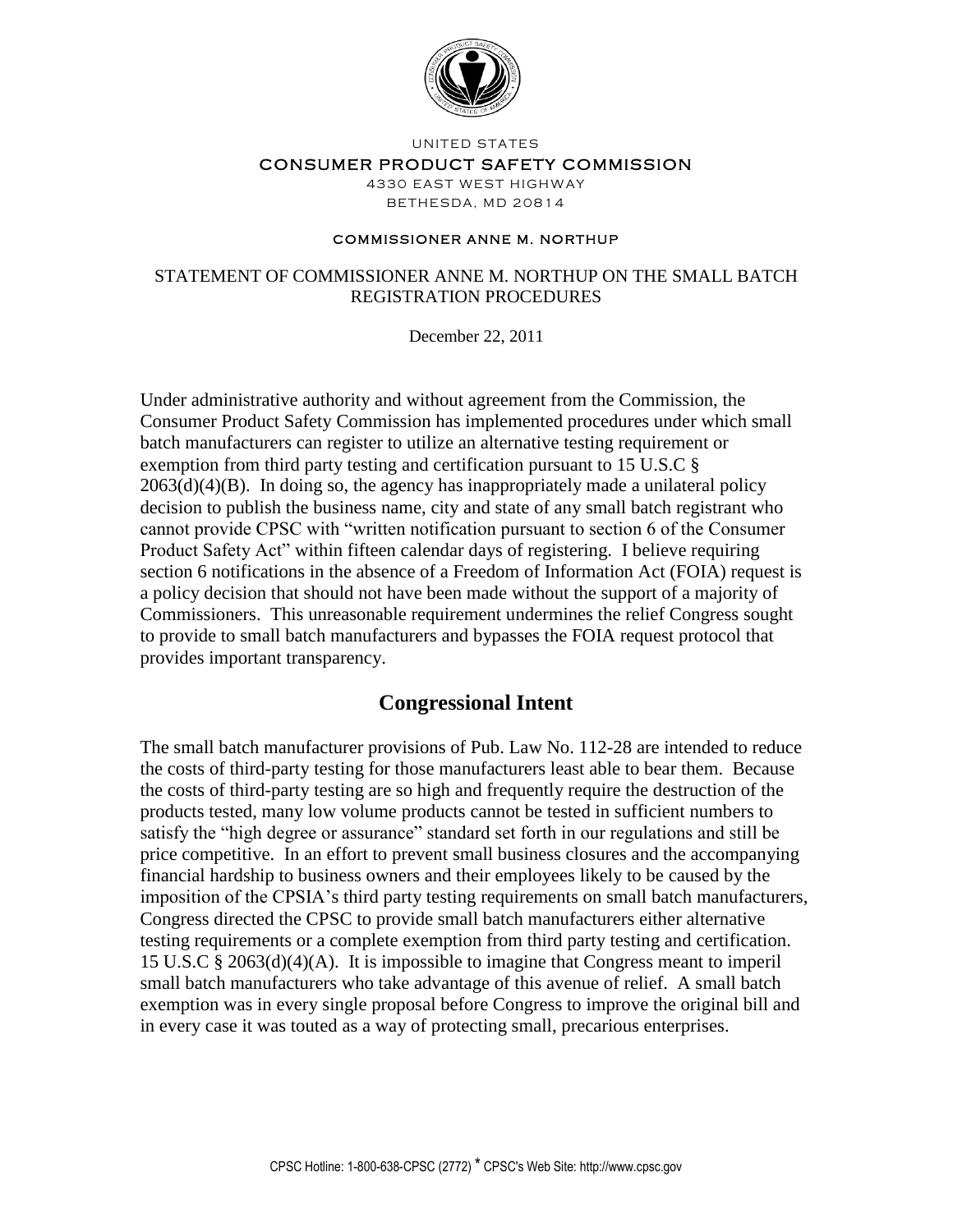## **A Policy Decision Requires Commission Approval**

In order to facilitate the CPSC's administration of the alternative testing requirements or exemption, the law requires small batch manufacturers to "register with the Commission prior to using such alternative requirements or exemptions pursuant to any guidelines issued by the Commission to carry out this requirement." 15 U.S.C. § 2063(d)(4)(B). The "guidelines" issued by the Commission pursuant to  $\S 2063(d)(4)(B)$  take the form of the small batch manufacturer registration portal, which went "live" on CPSC.gov today. The registration portal was designed and implemented over the objection of the Republican Commissioners and was not subject to a vote by the Commission. I believe the decision to make the small batch manufacturer's list public is a policy decision because making the list public was not required by the law, and therefore it required Commission approval. I recognize that this is inconvenient to members of a former majority not accustomed to compromise, but with the current two-two political party split on the Commission, this decision would have been a good place to begin finding the middle ground that has been missing at the Commission. But that opportunity was lost, and the resulting unilateral creation of a small batch manufacturer registration portal was a usurpation of the Commission's authority to make policy decisions.

First, Congress's directive that the agency issue small batch registration "guidelines" indicates it's recognition that issues of policy might arise in connection with the implementation of the registration system. This is because historically, guidelines implementing regulatory authority have been issued by Commission vote, as was the case when the Commission issued its chronic hazard guidelines as required by 15 U.S.C. §  $1277(d)(1)$ .

More importantly, the decision to treat registration as a CPSC § 6 triggering event is so fraught with policy implications that it cannot reasonably be characterized as merely an administrative function. Section 6 requires that before disclosing information about an identified manufacturer of a consumer product, the Commission must give the manufacturer 15 days within which to designate the information as confidential. 15 U.S.C. § 2055(a)(3). Information subject to 5 U.S.C. § 552(b)(4) – "trade secrets and commercial or financial information obtained from a person and privileged or confidential" – is deemed "confidential" under  $\S 6$ . 15 U.S.C.  $\S 2055(a)(2)$ . If the Commission determines that information designated by a manufacturer as confidential is not barred from disclosure, it must provide the manufacturer with 10 days notice of its intent to disclose the information. 15 U.S.C. § 2055(a)(5). A manufacturer receiving such notification can then prevent disclosure by bringing an action in United States District Court. 15 U.S.C. § 2055(a)(6). In other words, under CPSC § 6, the right to prevent disclosure of confidential information by the CPSC is well established and safeguarded by limits that the CPSC must first recognize and respect: the right of manufacturers to act in response to a known pending release of information, and access to an appeal in the courts. The decision to make the list public without any triggering event, such as a FOIA request or other public request or need to know, unless a small batch manufacturer initiates an action, gets the existing protections under CPSC § 6 completely backwards.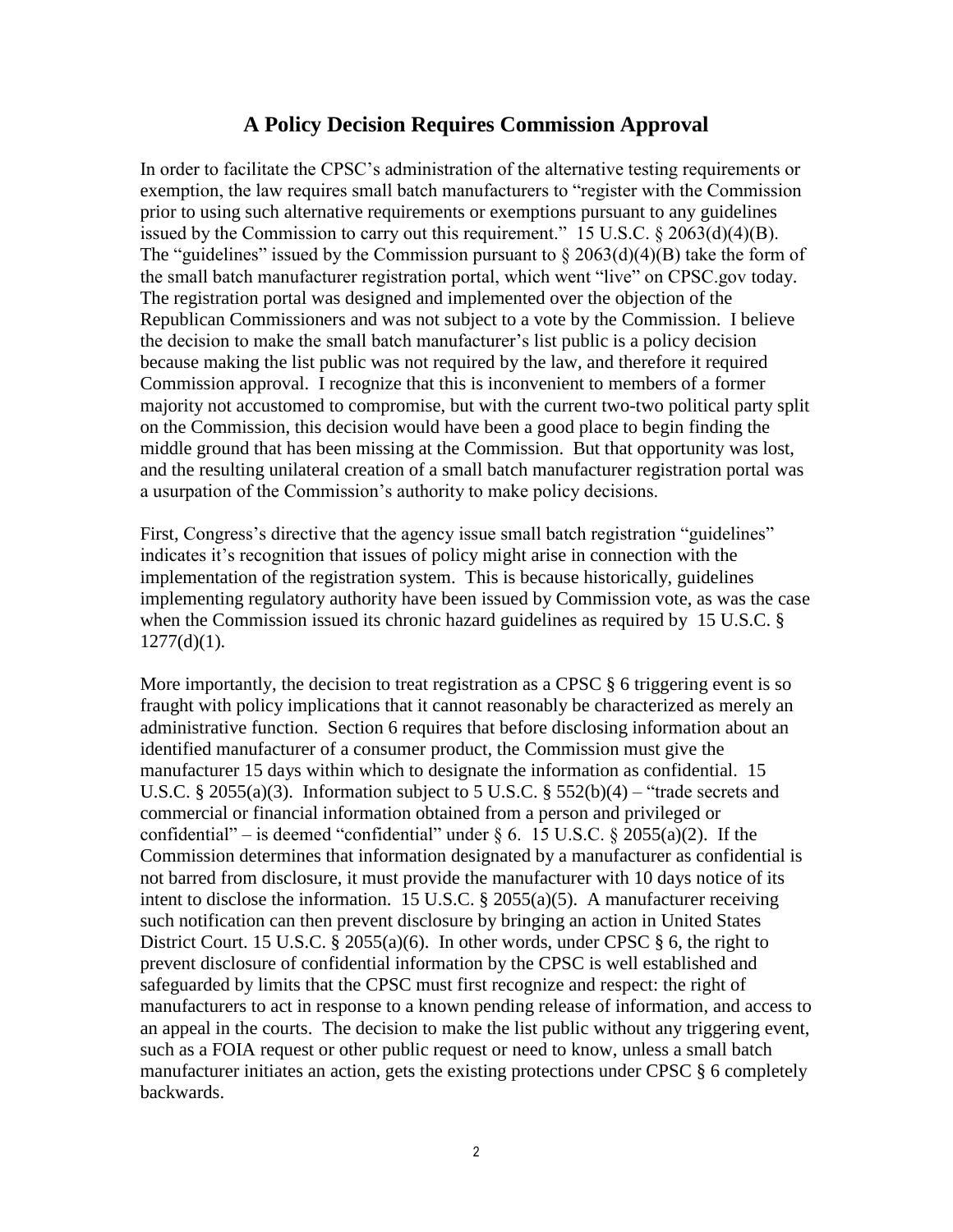# **A Real Burden on Small Batch Manufacturers**

In order to register as a small batch manufacturer under Pub. Law No. 112-28, a business must make no more than \$1 million in total gross revenues from the sale of all consumer products, and must make no more than 7,500 units of the registered product. 15 U.S.C. §  $2063(d)(4)$ (E). Given the low profit margins of manufacturing concerns,<sup>1</sup> even the largest are likely to have *net* annual income around \$50,000, and many will be much smaller micro-businesses operating out of their owner's homes. It is unrealistic to expect unsophisticated small business owners to possess the legal knowledge necessary to marshal evidence and argument establishing the confidentiality under 5 U.S.C. §  $552(b)(4)$  of their revenue and production data. They will obviously also be unable to afford expert legal advice to assist them, or, in the event of an adverse determination by the Commission, the cost of litigation in federal court. Requiring small batch manufacturers to prove the confidentiality of the information in order to prevent its public release is therefore tantamount to the Commission's mandating the publication of the information without recourse.

Moreover, notwithstanding the practical difficulty small batch manufacturers will have establishing that publication of their identity would reveal protected confidential information, it is likely that the facts would support such a finding in many cases. It is inferable from a manufacturer's registration as a "small batch manufacturer" of a "covered product" under 15 U.S.C.  $\S 2063(d)(4)(E)$ , that the company has gross revenue of no more than \$1 million and manufactures no more than 7,500 units of a product. Such information could well be confidential business information exempt from disclosure under 5 U.S.C. § 552(b)(4).

### **The Complexities of Establishing a Claim of Confidentiality**

In order to demonstrate the complexities of making the required showing to establish a claim of confidentiality, I will briefly explain the governing principals. To establish that business information is "confidential" under FOIA exemption 4, a company must show that disclosure of the information is likely "to cause substantial harm to the competitive position of the person from whom the information was obtained."<sup>2</sup> Facts relevant to whether disclosure would cause competitive harm include whether the information "would customarily not be released to the public"<sup>3</sup> Evidence that information is treated as confidential would support a finding that its release could cause competitive harm. Evidence showing that information is treated as confidential might include an affidavit attesting that the information is not disclosed to the public or to competitors, that it is treated as confidential under internal information sharing policies or when disclosed

 $\overline{a}$ 

 $1$  CPSC's economists have concluded that "a typical profit rate is about five percent of revenue." 76 FR 69532 (November 8, 2011).

<sup>2</sup> *National Parks and Conservation Association v. Morton*, 498 F.2d 765, 770 (D.C. Cir. 1974).

<sup>3</sup> 498 F.2d at 770. *See also Inner City Press/Cmty. on the Move v. Bd of Governors of the Fed. Reserve Sys., No.* 98-4608, 1998 WL 690371, at \*5 (S.D.N.Y. 1998), *aff'd*, 182 F.3d 900 (2<sup>d</sup> Cir. 1999).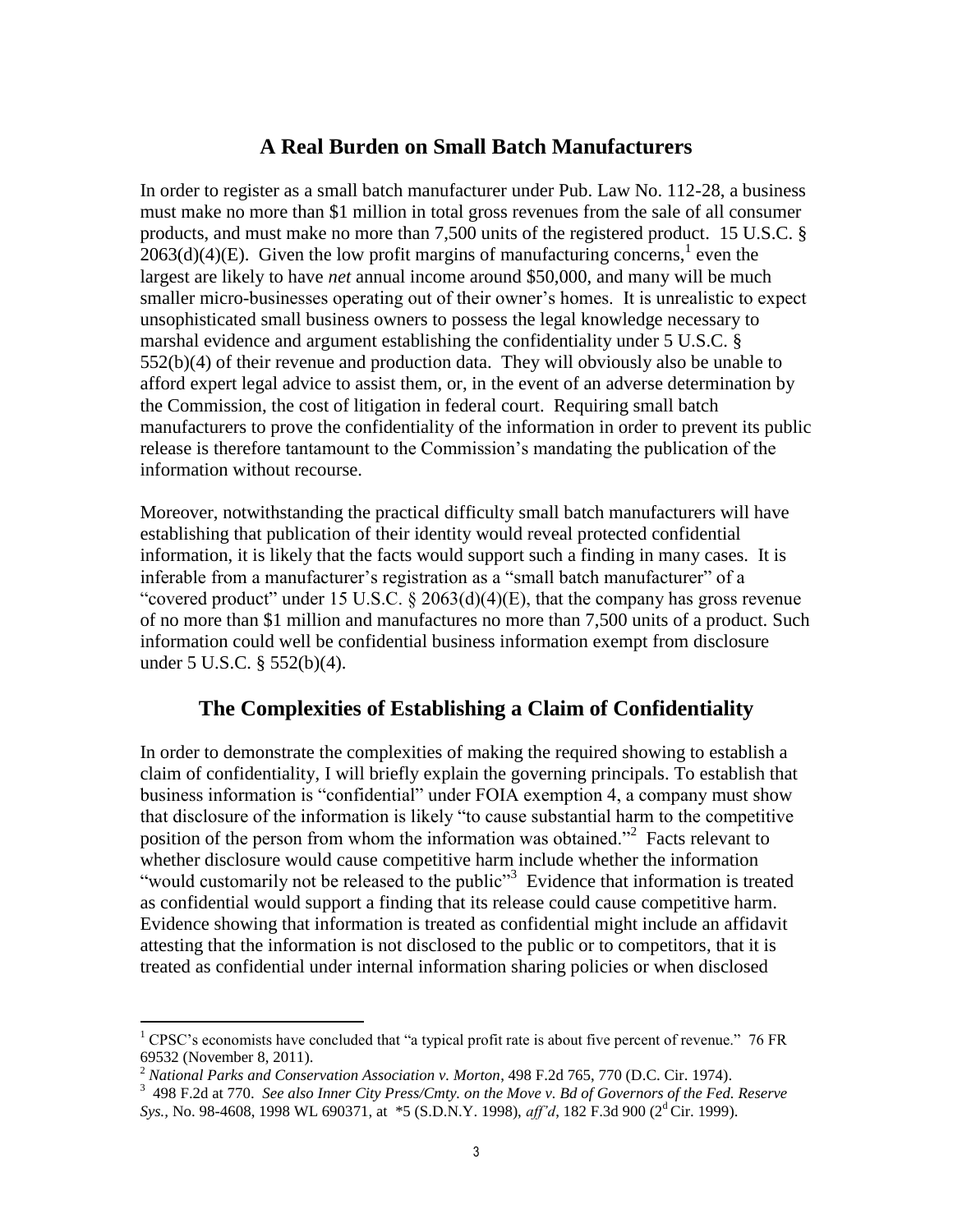pursuant to contract, and detailing any other measures taken to protect the confidentiality of the information.

On the other hand, because financial information changes over time and not always in the direction management might wish, a claim of competitive harm can be sustained even where similar information may have been disclosed in the past. $4$  Limited disclosures, such as to suppliers or employees, also do not preclude protection under Exemption 4, as those disclosures are not made to the general public.<sup>5</sup> Similarly, a small batch manufacturer that discloses its gross revenue or unit production data to a retailer may still be protected under Exemption 4. A stronger case could be made if the retailer was asked to maintain the confidentiality of the information.

With respect to direct evidence of competitive harm, courts recognize that revenue and other financial information, such as assets, liabilities and net worth, can be confidential, pursuant to FOIA exemption  $4<sup>6</sup>$ . The legislative history of FOIA indicates that the exception for financial information was intended to be construed broadly: "Specifically, [exemption 4] would include *any* commercial, technical and financial data, submitted by an applicant or a borrower to a lending agency in connection with any loan application or loan."<sup>7</sup> The legislative history of FOIA also reflects the concern that knowledge of a company's weak financial condition "might give competitors unfair advantage."<sup>8</sup> This is particularly relevant in the context of the disclosure required to register as a small batch manufacturer. Competitors will learn that registered businesses have very low net revenue and that they are therefore vulnerable to lower cost competition by larger businesses or are potential takeover targets.<sup>9</sup> Information that a firm makes no more than 7500 units of a product could also be deemed confidential because it reveals information about a firm's sales volume. $10$ 

CPSC §  $6(a)(1)^{11}$  also provides that the Commission is not required to release any information described by 5 U.S.C. § 552(b). That section includes another FOIA disclosure exemption that may apply to small batch manufacturers. FOIA exemption 6 protects from disclosure "personnel and medical files and similar files the disclosure of which would constitute a clearly unwarranted invasion of privacy." 5 U.S.C. § 552(b)(6). Moreover, "Exemption 6 applies to financial information in business records when the business is individually owned or closely held, and the records would necessarily reveal

<sup>5</sup> *Ctr. For Auto Safety v. Nat'l Highway Traffic Admin.*, 93 F. Supp. 2d 1, 17-18 (D.D.C. 2000) (citing

 $\overline{a}$ 

<sup>4</sup> *Nat'l Parks and Conservation Ass'n v. Kleppe*, 547 F.2d 673, 678 n. 16 (D.C. Cir. 1976).

*Critical Mass Energy Project v. Nuclear Regulatory Comm'n*, 975 F.2d 871, 879 (D.C. Cir. 1992)).

<sup>6</sup> *See Nat'l Parks and Conservation Ass'n*, 547 F.2d at 687; *Inner City Press/Cmty. on the Move*, 1998 WL 690371, at \*5.

<sup>&</sup>lt;sup>7</sup> S. Rep. No 813, 89<sup>th</sup> Cong., 1<sup>st</sup> Sess. 9 (1965) (emphasis added).

<sup>8</sup> *Nat'l Parks and Conservation Ass'n*, 498 F.2d at 768 (quoting Hearings on S. 1666 Before the Subcomm. on Administrative Practice and Procedure of the Senate Comm. on the Judiciary, 88<sup>th</sup> Cong., 1<sup>st</sup> Session. at 102 (1964)).

<sup>9</sup> *See Nat'l Parks and Conservation Ass'n*, 547 F.2d at 684 (including as grounds for finding financial information to be confidential the fact that its disclosure could facilitate "possible take-over bids").

<sup>&</sup>lt;sup>10</sup> See Sharkey v. Food and Drug Admin., 250 Fed. Appx. 284, 289090 (11<sup>th</sup> Cir. 2007); *Lion Raisons Inc. v. U.S. Dept. of Agric.*, 354 F.3d 1072, 1081 (9<sup>th</sup> Cir. 2004).

 $11$  15 U.S.C. § 2055(a)(1).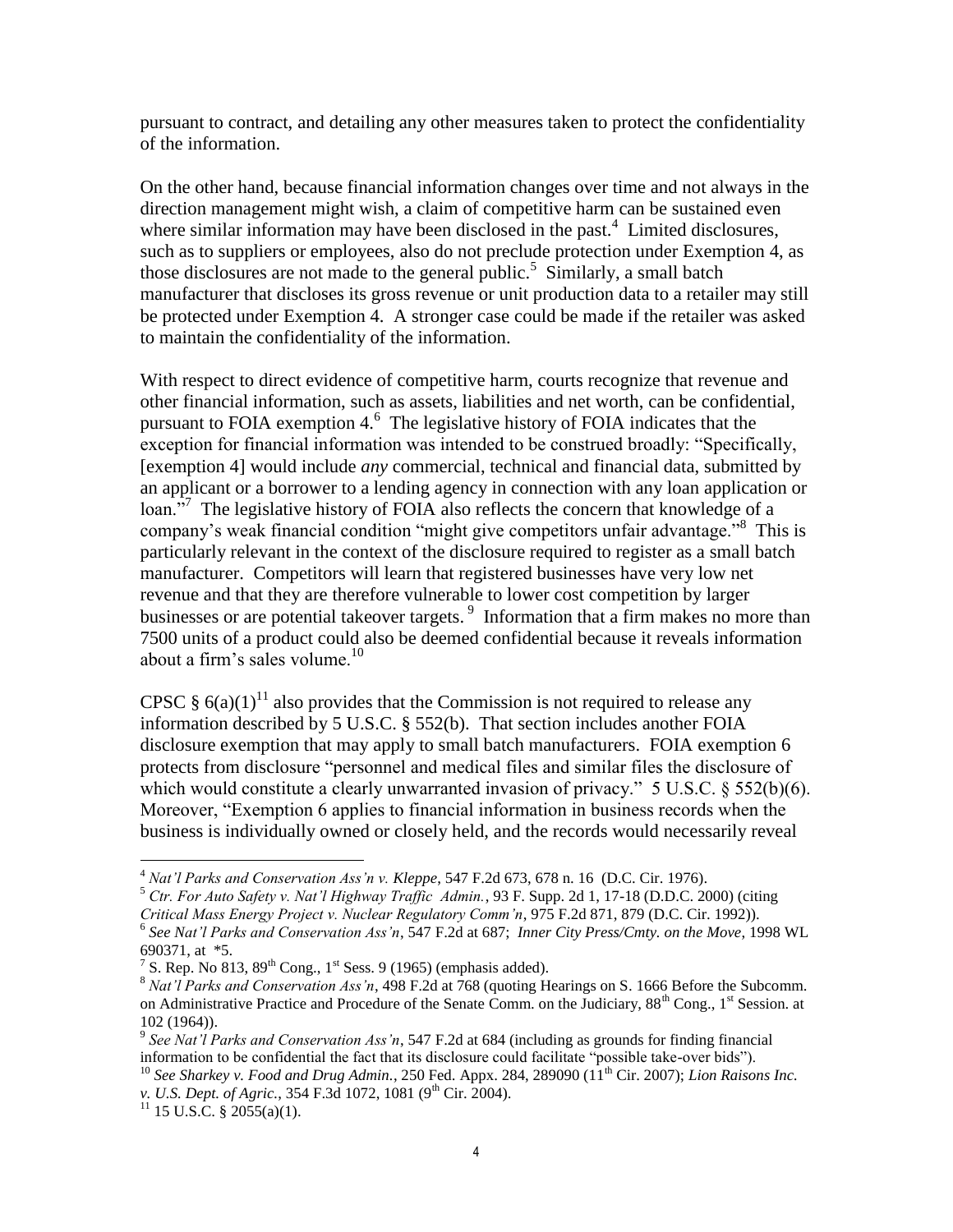at least a portion of the owner's personal finances."<sup>12</sup> Courts have held that even information revealing only a portion of a closely held company's gross receipts can qualify for protection.<sup>13</sup> Under these cases, the CPSC's file containing the names and addresses of closely held or sole proprietorship small batch manufacturers who self identified as having gross revenue of less than \$1 million could well be deemed a "similar file" whose disclosure would implicate a substantial privacy interest of the individual owner under FOIA Exemption 6, because it would reveal "at least a portion of the owner's finances." If so, the information could be disclosed only if the Commission determines that the public interest in understanding the operations or activities of government outweighs the individual's privacy interest.<sup>14</sup>

# **The Proper Procedure Is To Await A FOIA Request**

No event, such as a FOIA request, has triggered the Commission's decision to require small batch manufacturers to respond to the 15-day Section 6 notice as a condition of registering for an alternative testing requirement or exemption. Perhaps some have reason to believe – unknown to me – that a FOIA request is forthcoming. But preempting the FOIA process in this fashion defeats the transparency that accompanies a FOIA request by obscuring from the public the identity of the party seeking the information. One cannot make an anonymous FOIA request; yet, the actions of the Commission have, in effect, allowed it. Moreover, a company whose confidential business information is subject to potential disclosure under FOIA cannot fully evaluate the risk to its business without knowing first who has sought the information.

In the absence of a FOIA request for the information, publicly identifying any small batch manufacturer who cannot establish that the financial and commercial information inferable from its self-registration is confidential is purely a discretionary choice made administratively. I suspect that within the Commission, some concluded that it is in the public's interest to know which companies do and do not third-party test their children's products. That would be consistent with other publicly stated views that third-party testing is necessary to ensure that children's products conform to CPSC standards, and the touting of the requirement as a boon for consumer safety.

While one is entitled to take that position as a matter of policy, it should be recognized that adverse policy consequences can also result from requiring the public disclosure of registered small batch manufacturers. Such companies could be subject to potential negative advertising from larger competitors claiming that the failure to third-party test makes the products less reliably safe. In addition, the same consumer groups who have long pushed for third-party testing may also wish to more widely disseminate the names of manufacturers whose products are not third-party tested, to their competitive disadvantage. Smaller companies can also have greater difficulty placing their products with retailers; so exposing a business' low revenue threshold could reduce its sales

 $\overline{a}$ 

<sup>12</sup> *Multi AG Media LLC v. Department of Agriculture*, 515 F.3d 1224, 1228-29 (D.C. Cir. 2008).

<sup>13</sup> *See Consumer Checkbook, Center for the Study of Services v. United States Department of Health and Human Services*, 554 F.3d 1046, 1050-51 (D.C. Cir. 2009).

<sup>14</sup> *Multi AG Media LLC,* 515 F.3d at 1228.